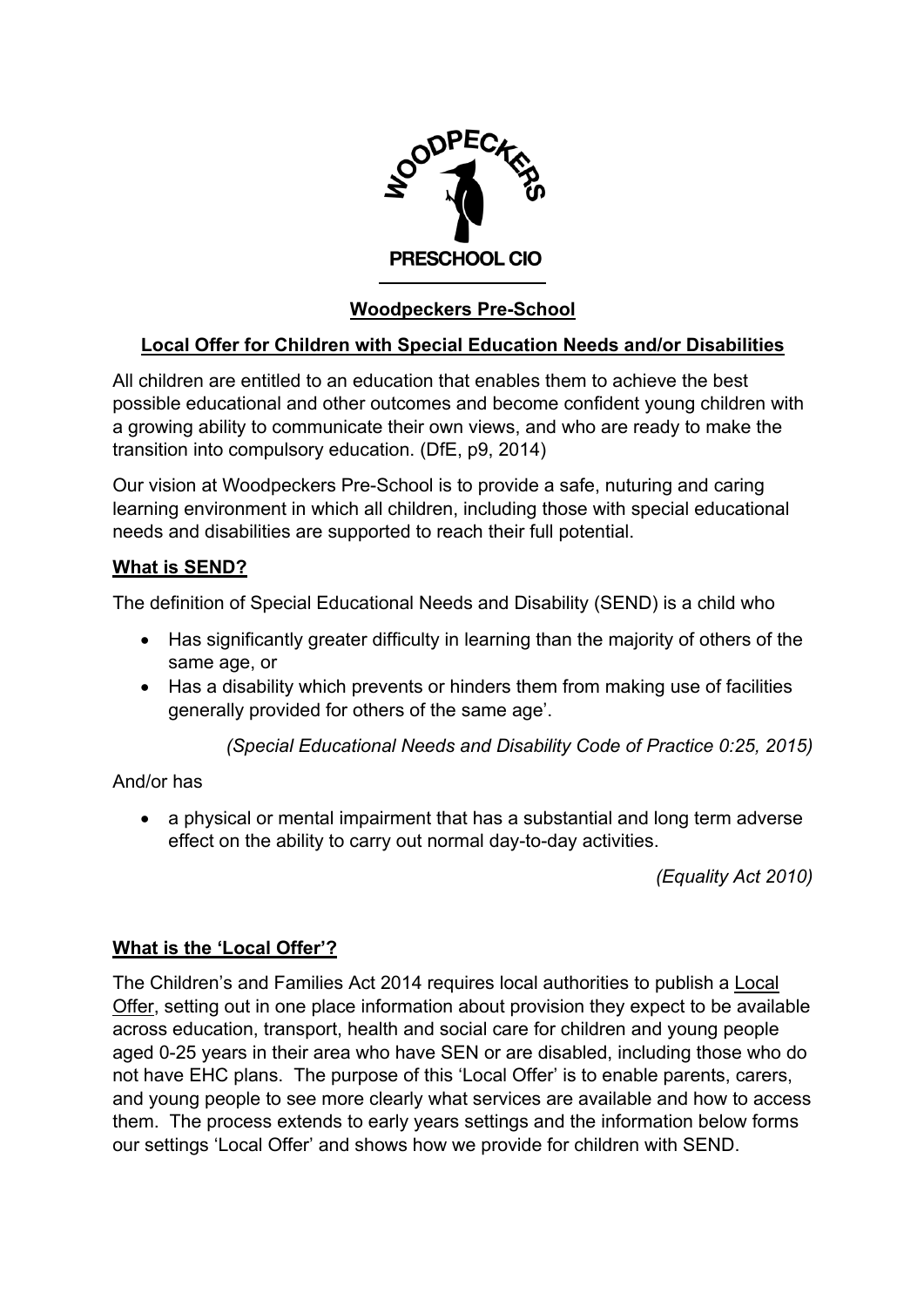Our Special Educational Needs Co-ordinator takes responsibility for delivering our settings 'Local Offer' and supporting staff in their roles as key person to meet children's needs with SEND. The SENCO ensures any relevant issues are discussed regularly at staff meetings in order to maintain staff awareness where appropriate.

Our SENCO has completed specific SENCO training courses, Makaton training and regularly attends Networking meetings and forums.

The SEND Co-ordinator is Sarah Bartholomew (SENCO).

#### **How does Woodpeckers Pre-School know if children need extra help and what should I do if I think my child may have special education needs and/or disabilities?**

- At Woodpeckers Pre-School every child is treated as a unique individual and each child has a key person. The key person's role is to develop a trusting, sensitive relationship with parents and children to enable respectful sharing of information.
- Before your child joins Woodpeckers, you will be offered a home visit and trial session. This offers us the opportunity to talk to you about your child's development to date and plan a smooth transition for them into our preschool.
- If your child already has an identified special educational need and/or disability and/or an Educational Healthcare Plan, you will be encouraged to share reports and contact details of other healthcare professionals with us so we can work in partnership with these agencies to support your child in our setting.
- Once your child has settled at Pre-school, observations and formative assessments will take place to ensure that he/she is making expected progress for their age and stage of development
- These observations will be tracked against the Early Years Foundation Stage Framework 2021 using the Birth to 5 years guidance. This information helps us to produce summative assessments which shows progress in the prime areas, between 24 and 36 months and prime and specific areas between 36 and 60 months. If your child shows a delay in development in the prime areas, a main focus will stay in these areas until they are securely working in these areas.
- If your child is under 36 months when they join Woodpeckers, a progress check at 2 years will be completed with you as soon as possible.
- If we have concerns about your child's progress then the Key person and/or possibly the Special Educational Needs Co-ordinator (SENCO) will raise this with you.
- If you have any concerns about your child's development, you can discuss these with your key person at any time or alternatively, you can discuss your concerns in private with the SENCO if you wish.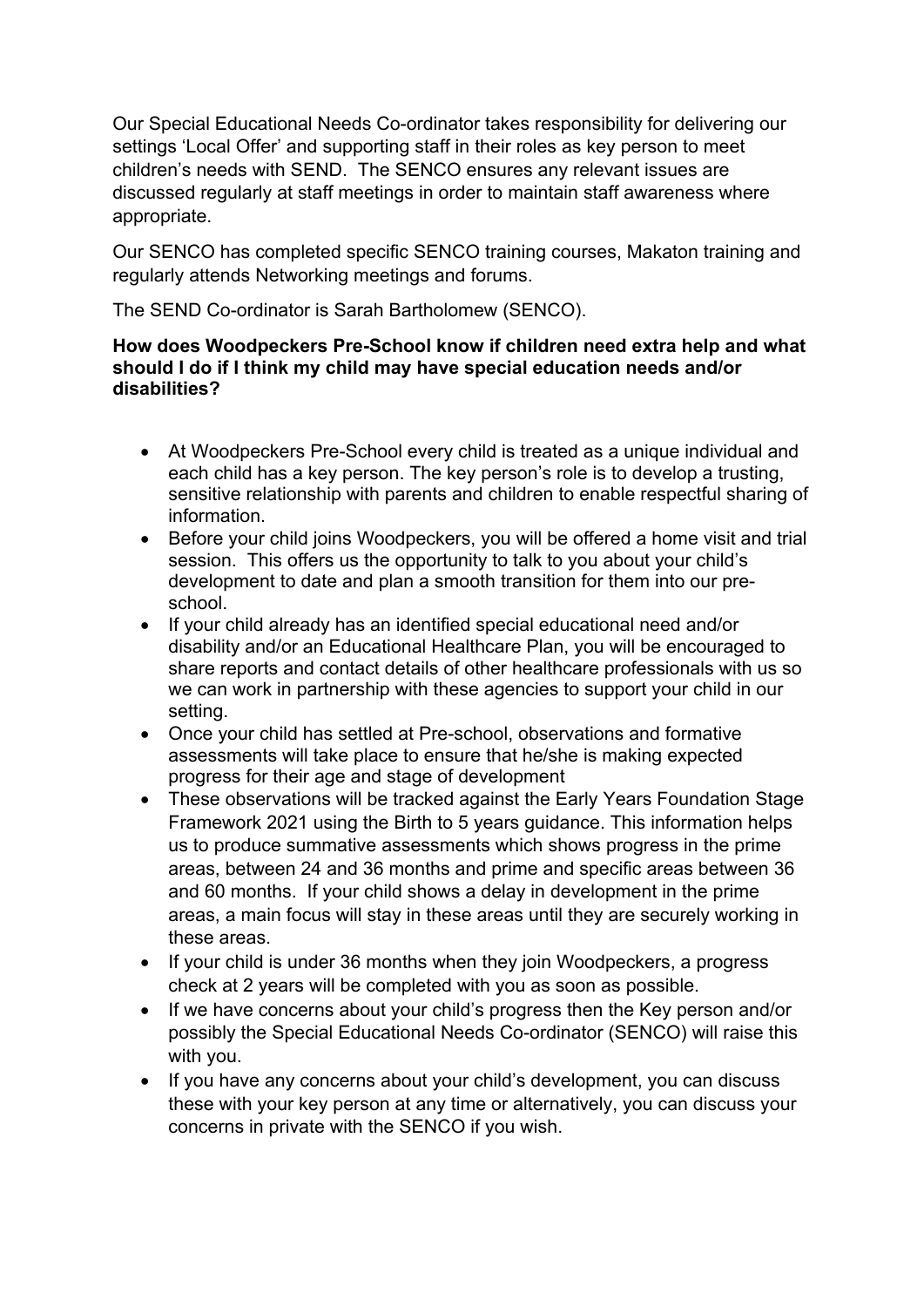#### **How will I be informed/consulted about the ways in which my child is being supported?**

- Your key person will be keen to talk to you when you drop off and pick up your child at Woodpeckers. These informal conversations between yourself and key person offer a lovely opportunity for parents/carers and key person's to discuss children's progress and current interests as well as offer advice on how to promote and support your child's learning and development at home. It also offers the opportunity to ensure that we are both working together, making sure we are sharing routines and strategies so children receive consistency both at home and in the setting.
- When your child starts at Woodpeckers, we will set up a Tapestry Online Learning Journal for your child. This will include photographs and videos and a written assessment about Learning and Development and how your child is being supported in the setting as well as ways you can support them at home.
- If your child appears to be behind expected levels, or where your child's progress gives cause for concern, your key person and/or SENCO will discuss these with you.
- Your key person and/or SENCO will share with you what strategies they have already put in place to support your child and talk to you about the impact of this on their progress.
- These initial discussions form part of the 'graduated approach system' we use for identifying, assessing and responding to children with SEND. This means using a step by step response through the various levels of intervention which are:

 Discussion of concern; Targeted support – Individual Learning Plans Educational Health and Care Plan (EHC)

• This is a continuous cycle of assess, plan, do and review to ensure children with SEND are progressing – you will be part of the planning and review process at all times.

### **How will the setting adapt the EYFS Framework for my child's needs?**

- Your key person will observe your child's interests, where they like to play (indoors or outside) and how they like to play (Characteristics of Learning) to plan how they can support your child's learning and development to promote the Prime and Specific areas of the EYFS. This individual planning approach, together with flexible daily routines offering long periods of child initiated play (both indoors and outdoors) make it possible for the EYFS Framework to be adapted to meet your child's needs.
- We may invite a member of the local authority, Kent County Council's Equality & Inclusion (E&I) Team to visit the setting to ensure we are doing our very best to meet the needs of your child and that the learning environment is suitably adapted to meet the needs of all children.
- The Equality & Inclusion adviser is able to suggest possible referral routes including Early Years Local Inclusion Forum Team meeting (LIFT). The referral will be made by the SENCO at the pre-school who will share this with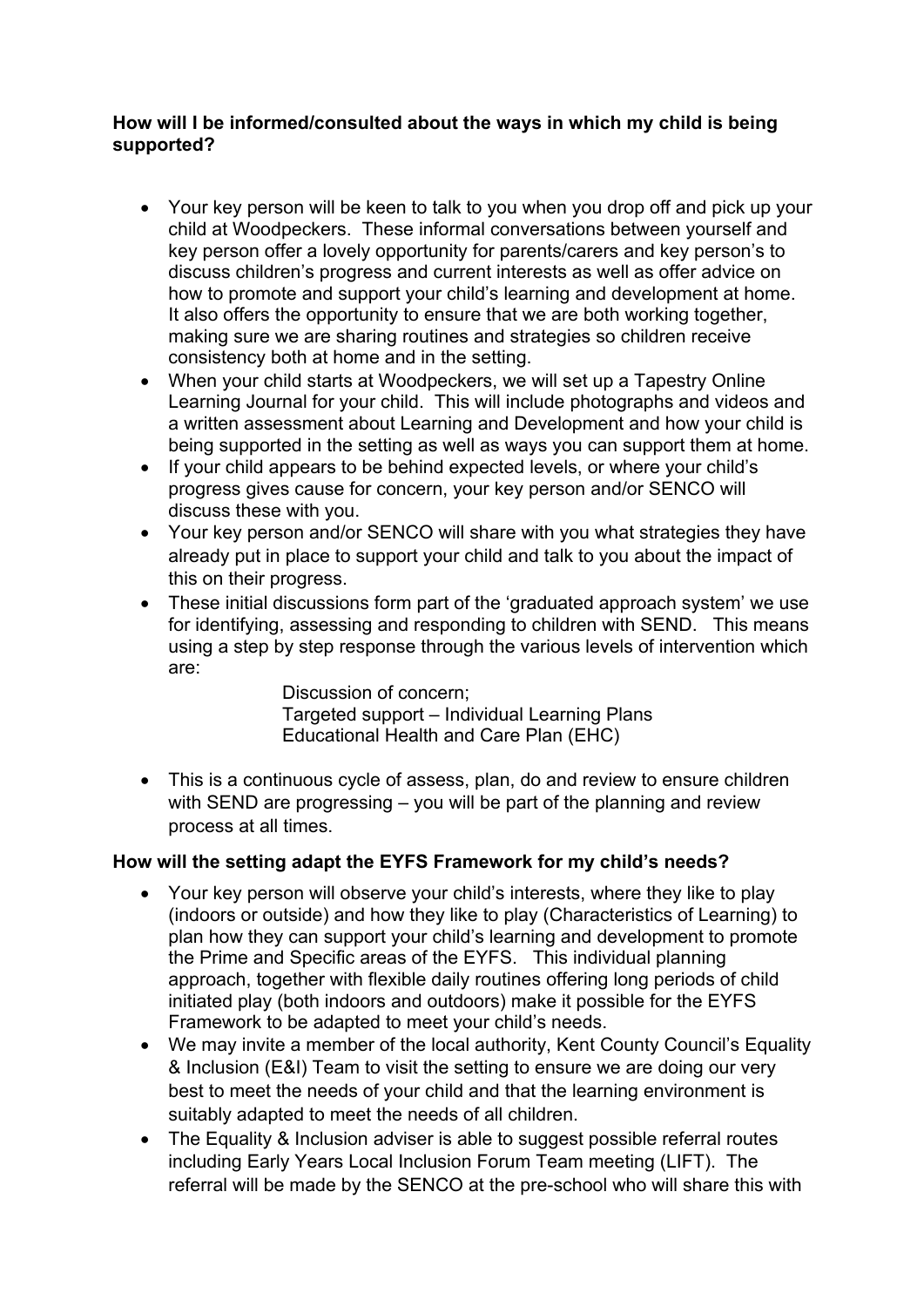you and ask for your signed consent to share the information with the local authority (KCC) Specialist Teaching & Learning Service (STLS). They may also ask for permission to share any other relevant reports, e.g. from a Paediatrician or Speech Therapist.

- All members of the Early Years LIFT group have to sign a confidentiality agreement to say that any discussions that are held in the meeting must not be shared with anyone outside the room.
- The needs of your child cannot be discussed at the Early Years LIFT meeting unless you have signed a Parental Consent Form and had the opportunity to share your thoughts and concerns on the form.
- At the Early Years LIFT meeting, the SENCO will share the needs of your child and explain what has been tried to date to enable progress. Other settings may suggest further strategies that can be tried, these could be:
	- 1 Support for you as a family.
	- 2 Access to children centre groups offered.
	- 3 A further visit from the E&I Team.
	- 4 The nursery/pre-school may be offered training pertinent to your child's needs.
	- 5 Or it may be decided that an Early Years Specialist Teacher should arrange to visit the nursery/pre-school and meet with you after observing your child and considering their next steps.
- The outcomes of the Early Years LIFT meeting will be shared with you by the SENCO. This will then enable targets to be set for your child and a plan will be prepared with you. This is called the Individual Educational Plan. It is reviewed regularly and the next steps in your child's learning journey planned together.

## **How would the setting support my child if they had 'additional needs'?**

The term 'additional needs' is used to indicate that a child requires extra support or services so that they can fully participate – this could be a result of a temporary change in circumstances or it could be an on-going issue, eg a medical need which does not affect children's ability to learn. Children with 'additional' needs may or may not have special educational needs but probably do need extra support to make the effective progress. A child with additional needs may :

- have health care needs
- have delayed development
- a particular gift
- a disability
- problems arising from abuse, trauma, loss or grief
- belong to a group that may be disadvantaged, eg EAL, gypsy/Roma traveller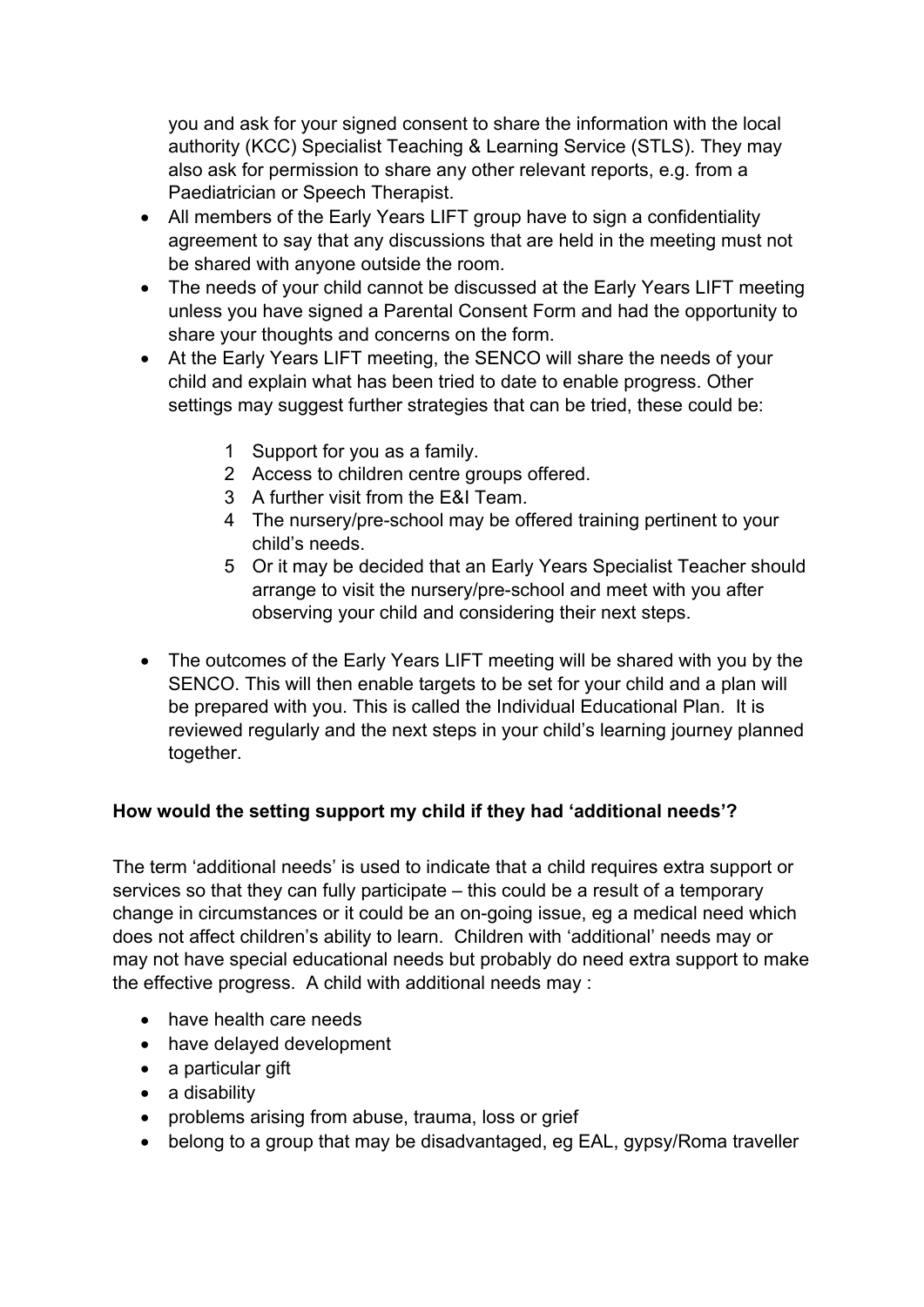If your child had an additional need(s), we would adapt our practice to ensure their needs (like all children) were met. This may mean changing or extending our care routines, deployment and number of staff, the environment or helping families to access support from other agencies as well as adapting our teaching strategies.

#### **What teaching strategies does the setting use for children with additional needs or learning difficulties?**

- Woodpeckers uses a variety of different teaching strategies to support children with additional needs and learning difficulties including visual prompts, the use of Makaton sign language and individual and small group activities.
- In addition to your child's learning journal, your child will have targeted support, in the form of an Individual Educational Plan (IEP) written by your key person, SENCO and yourselves (the parents/carers) or by an outside agency, such as Speech and Language therapists or the Early Years Specialist Teacher. These IEPs are written using SMART targets (Specific, Measurable, Accessible, Realistic/Relevant and Time-bound).
- We endeavor to involve your child as much as possible, enabling them to make choices and engage in activities/experiences that are of interest to them. Through ongoing observations and knowing your child, we will have a clear understanding of what your child likes and the level of involvement.

#### **What additional support does the setting provide for children with SEND and additional needs?**

- We aim to create a calm, yet stimulating environment for all children supported by visual prompts, visual timetables, sensory play as well as quiet, comfortable areas.
- Wherever possible, adaptions to the environment will be made to ensure the setting is accessible to all children and families.
- To help us audit our environment and put the right support and interventions in place, we use an Audit Tool called Best Practice Guidance for the Early Years to ensure we are offering the best support to your child.
- Partnership working is at the core of our work at Woodpeckers, and we are here not only to support your child, but also to offer you and your family support as well. Our open-door policy, ensures your key person and the SENCO are available to talk to you at any time to offer support and guidance for your family as well as your child. This may be in the form of training courses, services offered by the Children's Centre and support through Early Help.

#### **How will the setting monitor my child's progress and how will I be involved in this?**

• Your key person will aim to talk to you every day and share information on your child's progress, celebrating wow moments and explaining how they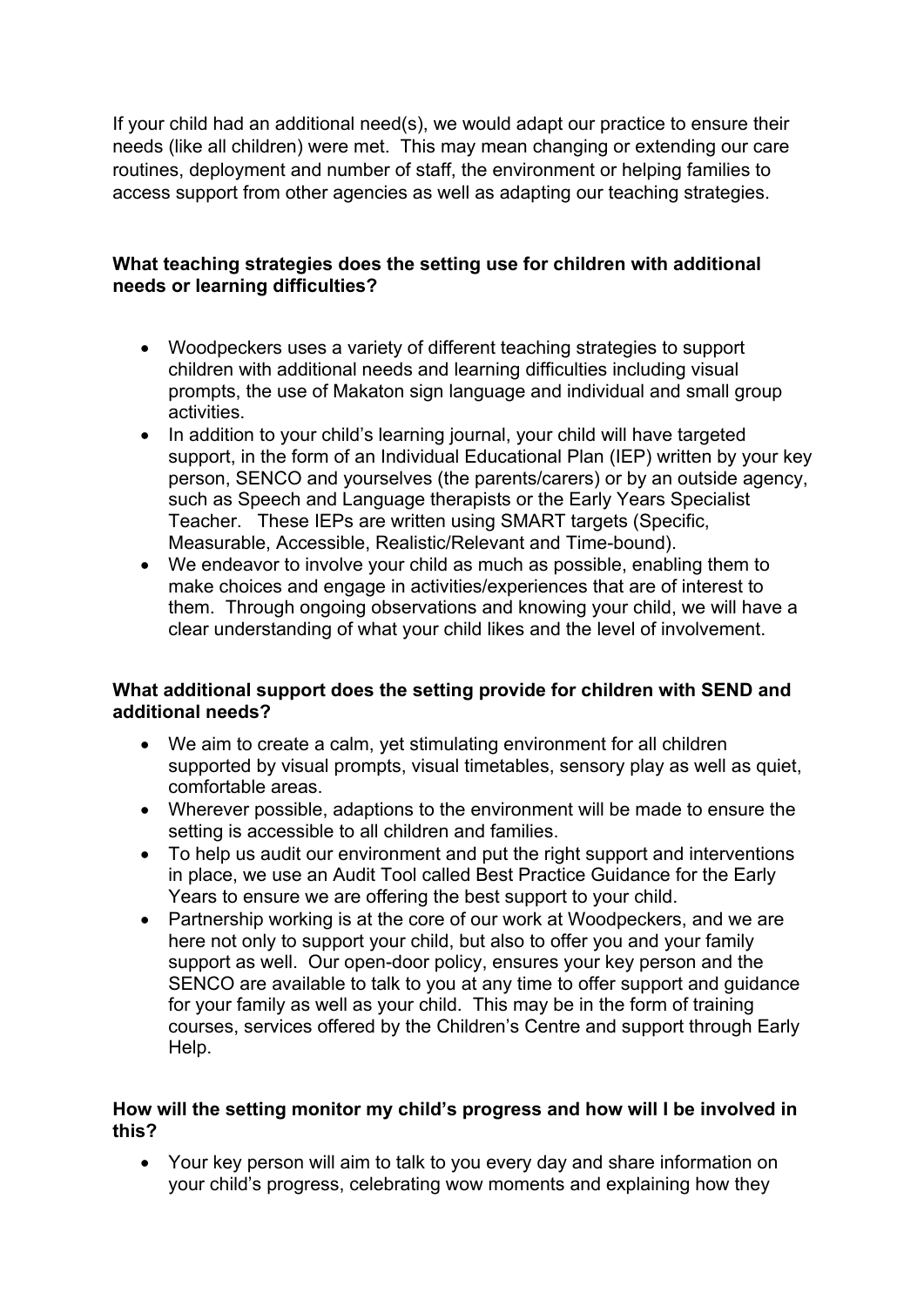have been supporting your child during the day. If you are not able to drop your child off in the mornings or pick them up, we are happy to agree an alternative method of communicating with you.

- We offer private parent consultations to parents/carers once a year, both in the evenings and during the day. However, we have an 'open door' policy and are happy to talk to you at any time if you have a concern about your child's progress.
- Key person's update children's online learning journals (Tapestry) every term to assess children's progress and plan 'next steps' for their learning and development following their characteristics of learning (the way in which they like to learn) and their interests/preferred learning environments (indoors/outdoors).
- Online Learning Journals ensures that you are regularly up to date with your child's progress and you are also able to upload your own photographs and observations to share with key persons. This is true partnership working, sharing information about children's interests and 'wow' moments at preschool as well as at home!
- If your child has an additional IEP, these will be reviewed regularly with you.
- At the end of each term, the Supervisor carries out Summative Assessments across the whole EYFS framework with the SENCO to review all children's progress and development in the setting. This information is shared with parent/carers at Parent Consultations.
- •

### **How do you ensure children with additional needs or SEND can be included in the same activities as other children, including trips?**

• When activities and outings are planned, differentiation is used to ensure activities/outings are accessible across all ages and stages of development. It is always extremely important to us that we are inclusive for everyone and all children are able to access activities and outings. If we are unable to find a solution to ensure activities/outings are accessible to everyone, we will look to change the activity, venue or outing to ensure everyone is included.

#### **How accessible is the building for children with mobility difficulties/wheelchair users?**

• Our main building is a single-story building with ramps and disabled toilet area.

### **How will you support my child's transition to a new setting or school?**

Transitions to new settings or Primary Schools are extremely important for children with SEND and we are happy to support children and families in the following ways:

- Transition meetings
- Inviting new key person's/teacher's/SENCO's into Woodpeckers to visit children.
- Written summary of children learning and development, including other important information, such as other agencies involved in your child's care.
- Key Person to support visits to settings/Primary School